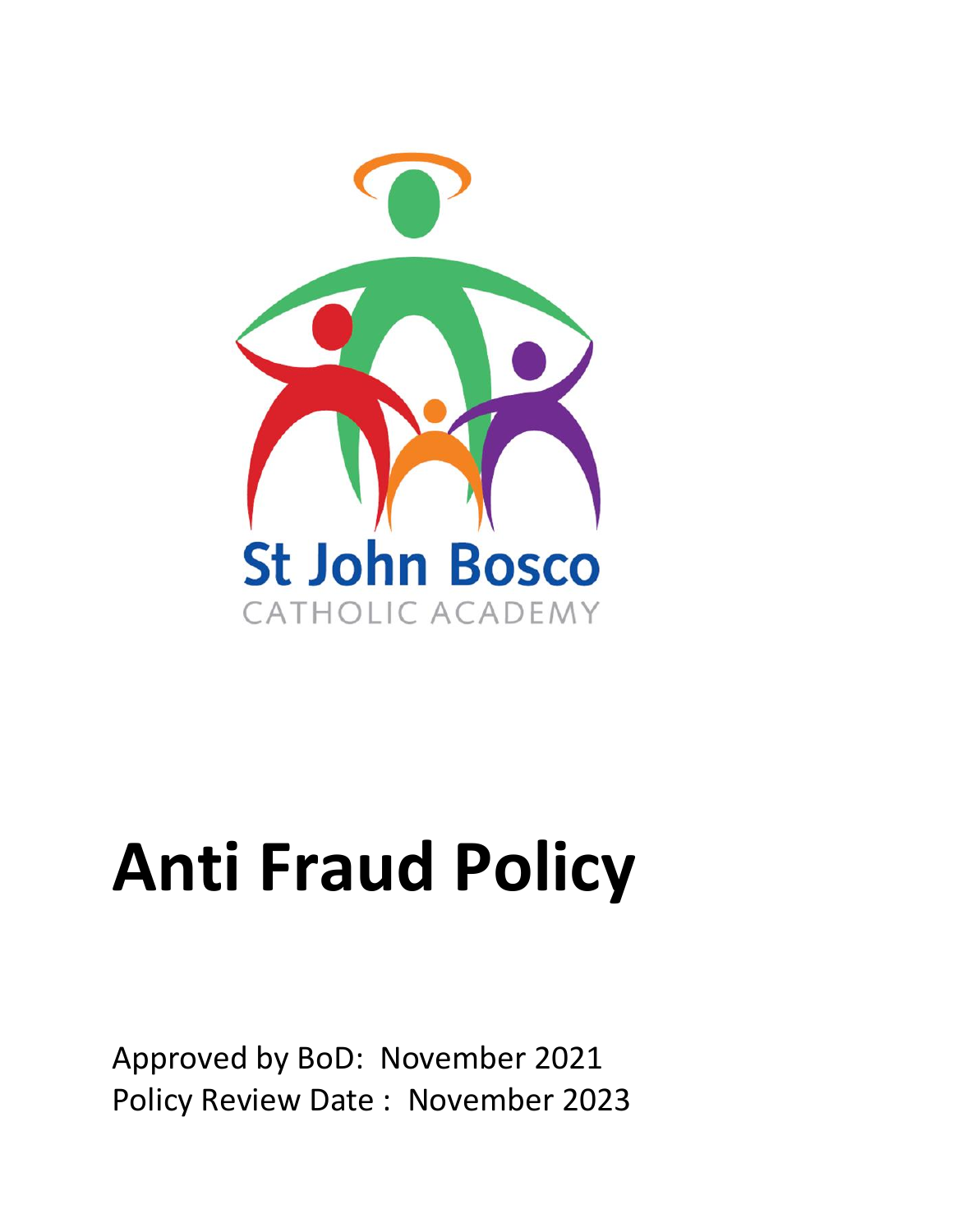# **Introduction**

The MAC requires all Staff and Directors to act honestly and with integrity at all times and to safeguard the public resources for which they are responsible. The MAC will not accept any level of fraud or corruption; consequently, any case will be thoroughly investigated and dealt with appropriately. The MAC is committed to ensuring that opportunities for fraud and corruption are reduced to the lowest possible level of risk.

### **What is Fraud?**

No precise legal definition of fraud exists; many of the offences referred to as fraud are covered by the Theft Acts of 1968 and 1978. The term is used to describe such acts as deception, bribery, forgery, extortion, corruption, theft, conspiracy, embezzlement, misappropriation, false representation, concealment of material facts and collusion. With respect to the academy this applies to all areas of the academys business and activities.

"Fraud" is usually used to describe depriving someone of something by deceit, which might either be straight theft, misuse of funds or other resources, or more complicated crimes like false accounting and the supply of false information. In legal terms, all of these activities are the same crime – theft.

Some useful definitions:

*Theft -* Dishonestly appropriating the property of another with the intention of permanently depriving them of it (Theft Act 1968). This may include the removal or misuse of funds, assets or cash.

*False Accounting -* Dishonestly destroying, defacing, concealing, or falsifying any account, record, or document required for any accounting purpose, with a view to personal gain for another, or with intent to cause loss to another or furnishing information which is or may be misleading, false or deceptive (Theft Act 1968).

*Bribery and Corruption -* The offering, giving, soliciting or acceptance of an inducement or reward that may influence the actions taken by the authority, its members or officers (Prevention of Corrupt Practices Act 1889 and 1916).

*Deception -* Obtaining property or pecuniary advantage by deception (Sections 15 and 16 of the Theft Act 1968 (and obtaining services or evading liability by deception (Sections 1 and 2 of the Theft Act 1978).

*Collusion -* The term "collusion" in the context of reporting fraud to the Treasury is used to cover any case, in which someone incites, instigates aids and abets, or attempts to commit any of the crimes listed above.

### **Avenues for Reporting Fraud**

The academy has in place avenues for reporting suspicions of fraud. Directors and members of staff should report any such suspicions in line with the MAC WhistleblowingPolicy . All matters will be dealt with in confidence and in strict accordance with the terms of the Public Interest Disclosure Act 1998. This statute protects the legitimate personal interests of staff. The MACWhistleblowing Policy provides further information. Vigorous and prompt investigations will be carried out into all cases of actual or suspected fraud discovered or reported.

# **Responsibilities**

The Academies Trust Handbook is the Department for Education's financial guide for the governing bodies and managers of academies. Drawing on the overall financial requirements specified in academy Funding Agreements, it provides detailed guidance on a wide range of financial management, funding and accounting issues.

The Academies Trust Handbook sets out the overall governance framework for academies and describes the key systems and controls that should be in place. It describes the grants that the Department makes available and specifies the financial reporting/budget management arrangements that must be followed by academies to ensure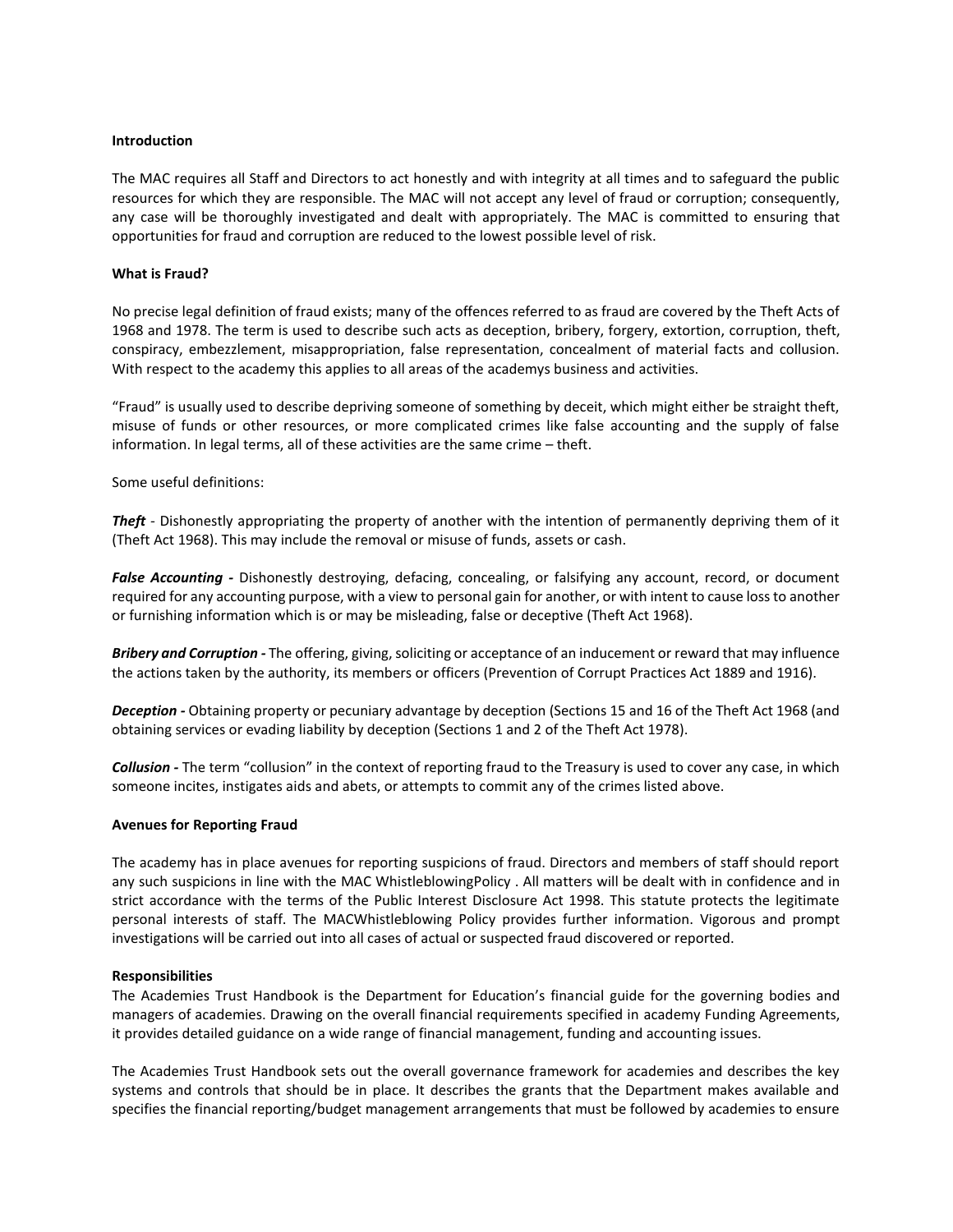accountability over the substantial amount of public funds that they control. It also discusses in detail the requirements for preparing an annual trustees report and accounts in order to comply with Company Law, Accounting Standards and Charity Commission expectations.

The **Accounting Officer** is responsible for establishing and maintaining a sound system of internal control that supports the achievement of the MACs policies, aims and objectives. The system of internal control is designed to respond to and manage the whole range of risks that the MAC faces. The system of internal control is based on an on-going process designed to identify the principal risks, to evaluate the nature and extent of those risks and to manage them effectively. Managing fraud risk will be seen in the context of the management of this wider range of risks. Overall responsibility for managing the risk of fraud has been delegated to the Chief Operating Officer.

The responsibilities of the Chief Operating Officer in support of the Accounting Officer therefore include:

- Developing a fraud risk profile and undertaking a regular review of the fraud risks associated with each of the key organisational objectives in order to keep the profile current;
- Establishing an effective fraud policy and fraud response plan, commensurate to the level of fraud risk identified in the fraud risk profile;
- Designing an effective control environment to prevent fraud commensurate with the fraud risk profile;
- Establishing appropriate mechanisms for:
	- o reporting fraud risk issues;
	- o reporting significant incidents of fraud to the Accounting Officer;
	- o external reporting in compliance with Company Law, Accounting Standards and Charity Commission expectations.
	- o coordinating assurances about the effectiveness of fraud policies to support the Statement of Internal Control.
- Liaising with the Board of Directors, the Finance, Audit and Risk Committee on issues of fraud prevention, detection, and management;
- Making sure that all staff are aware of the organisation's fraud policy and know what their responsibilities are in relation to combating fraud;
- Developing skill and experience competency frameworks;
- Ensuring that appropriate anti-fraud training and development opportunities are available to appropriate staff in order to meet the defined competency levels;
- Ensuring that vigorous and prompt investigations are carried out if fraud occurs or is suspected;
- Taking appropriate legal and/or disciplinary action against perpetrators of fraud;
- Taking appropriate disciplinary action against supervisors where supervisory failures have contributed to the commission of fraud;
- Taking appropriate disciplinary action against staff who fail to report fraud;
- Taking appropriate action to recover assets;
- Ensuring that appropriate action is taken to minimise the risk of similar frauds occurring in future.

# **All managers are responsible for**:

- Ensuring that an adequate system of internal control exists within their areas of responsibility and that controls operate effectively;
- Preventing and detecting fraud;
- Assessing the types of risk involved in the operations for which they are responsible;
- Reviewing and testing the control systems for which they are responsible regularly;
- Ensuring that controls are being complied with and their systems continue to operate effectively;
- Implementing new controls to reduce the risk of similar fraud occurring where frauds have taken place.

# **Internal Scrutiny/External Advisors are responsible for**:

• Delivering an opinion to the Accounting Officer on the adequacy of arrangements for managing the risk of fraud and ensuring that the MAC promotes an antifraud culture;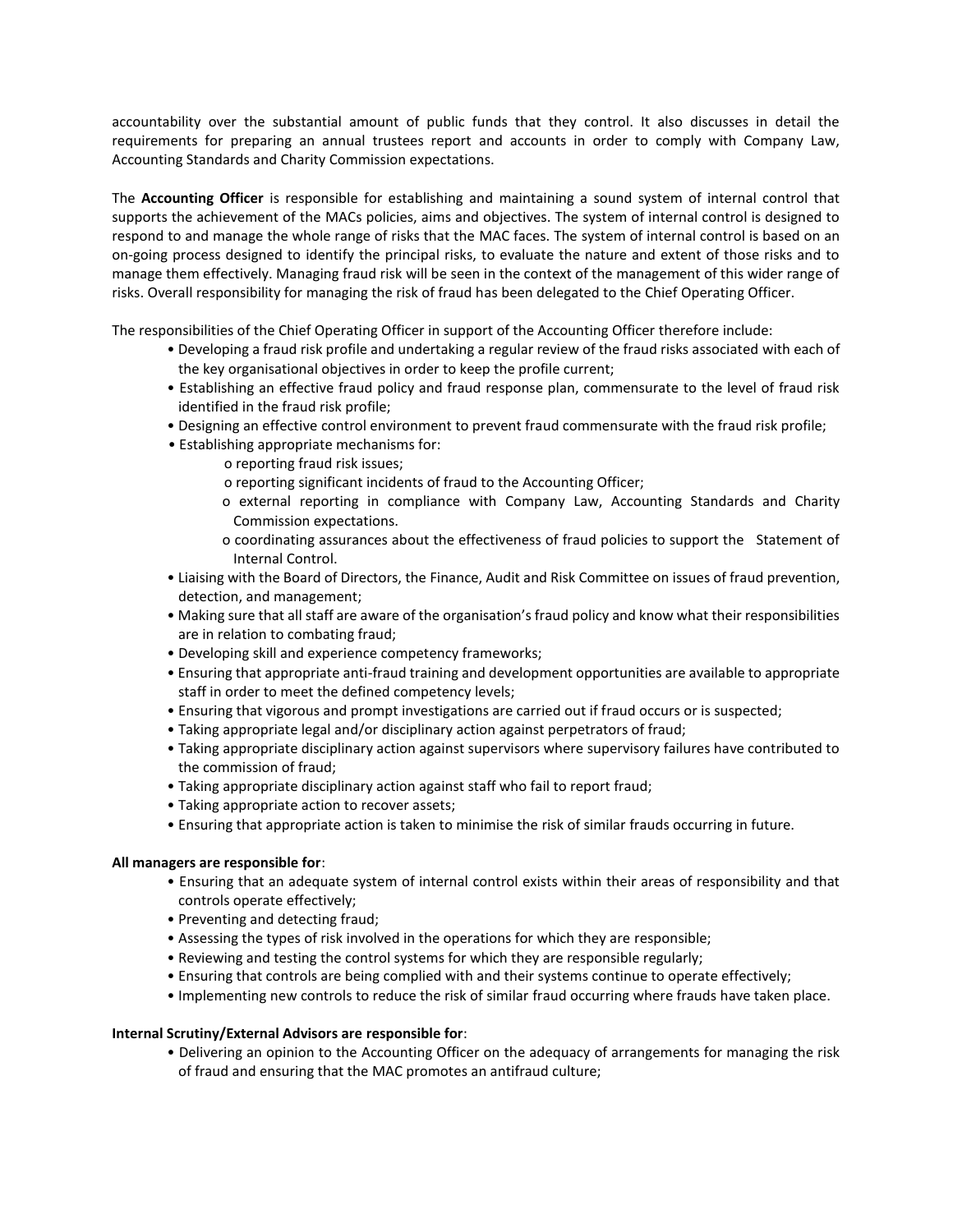- Assisting in the deterrence and prevention of fraud by examining and evaluating the effectiveness of control commensurate with the extent of the potential exposure/risk in the various segments of the department's operations;
- Ensuring that management has reviewed its risk exposures and identified the possibility of fraud as a business risk;
- Assisting management in conducting fraud investigations;
- Reporting to the MACs Board of Directors or the Finance, Audit and Risk Committee on the efficiency of controls for the prevention, detection and management of fraud.

# **Every member of staff is responsible for:**

- Acting with propriety in the use of official resources and the handling and use of public funds whether they are involved with cash or payments systems, receipts or dealing with suppliers or the academy's decision making bodies;
- Conducting themselves in accordance with the seven principles of public life set out in the first report of the Nolan Committee "Standards in Public Life". They are: selflessness, integrity, objectivity, accountability, openness, honesty and leadership;
- Being alert to the possibility that unusual events or transactions could be indicators of fraud;
- Reporting details immediately through the appropriate channel if they suspect that a fraud has been committed or see any suspicious acts or events;
- Cooperating fully with whoever is conducting internal checks or reviews or fraud investigations.

# **Members of the Board of Directors are responsible for:**

- The Chair is responsible for ensuring that an adequate system of internal control exists within their areas of responsibility and that controls operate effectively;
- All members are responsible for abiding by the MACs policies and regulations and the guidance on Codes of Practice for Board Members of Public Bodies.
- Being alert to the possibility that unusual events or transactions could be indicators of fraud;
- Reporting details immediately through the appropriate channel if they suspect that a fraud has been committed or see any suspicious acts or events;
- Cooperating fully with whoever is conducting internal checks or reviews or fraud investigations

# **The Academies Finance, Audit and Risk Committee:**

Unless agreed otherwise with the Department for Education, the MAC should establish an Finance, Audit and Risk Committee as a Committee of the Board of Directors. The Committee should consist of non-executive board members and should be chaired by a non-executive board member, other than the chair, who has experience of financial matters. The responsibilities of the Audit Committee will overlap with those of the Principal. It is envisaged that he or she will normally attend all meetings of the Finance, Audit and Risk Committee, unless, exceptionally, his or her own performance is being discussed.

More detailed guidance on the role of the Finance, Audit and Risk Committee and specimen terms of reference are provided in Appendix C of the Academies Trust Handbook.

# **Fraud Response Plan**

The academy has a Fraud Response Plan that sets out how to report suspicions, how investigations will be conducted and concluded. This plan forms part of the MAC's Fraud Policy. (See Appendix A)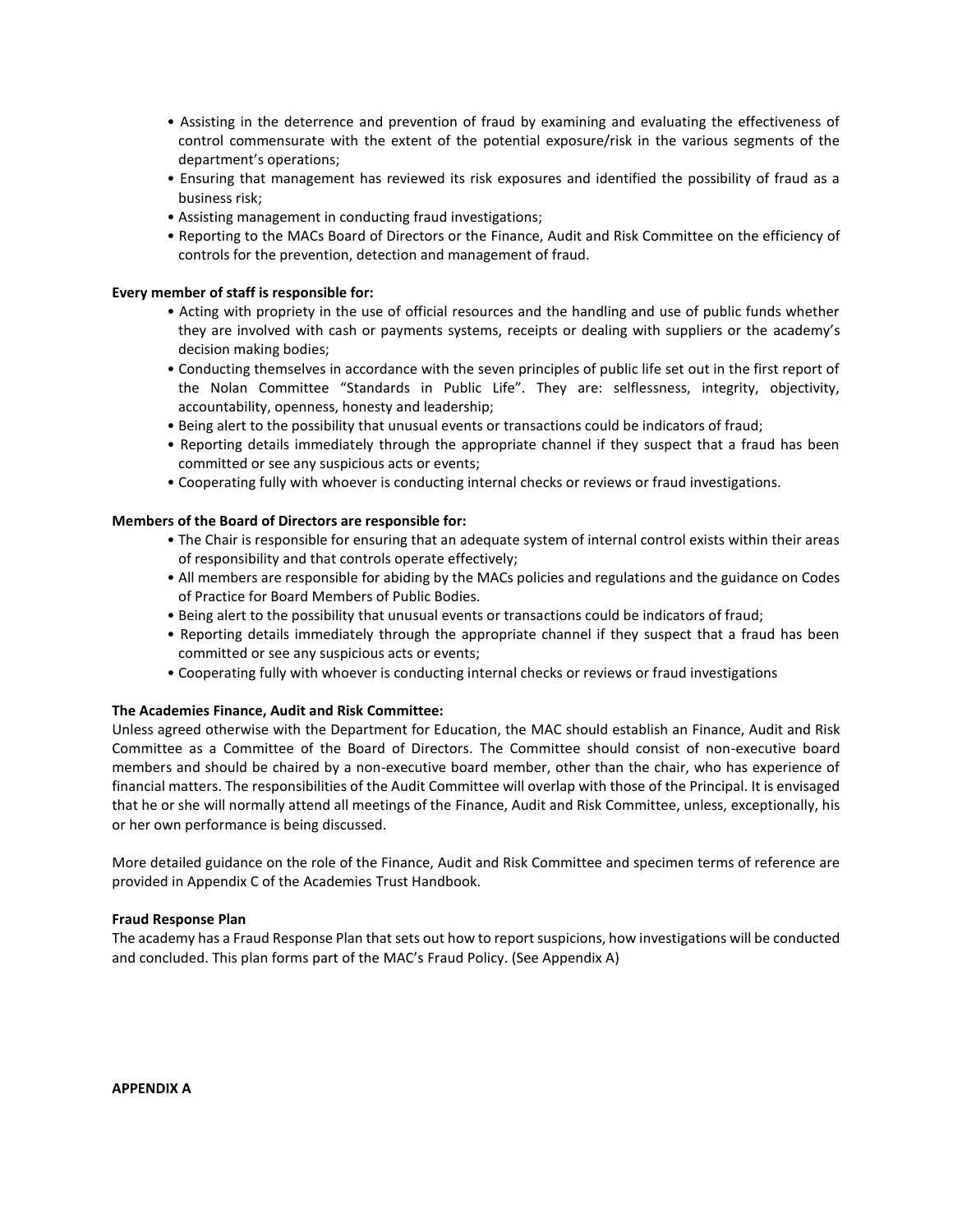# **Fraud Response Plan**

The Fraud Response Plan sets out the academy's procedures for ensuring that all allegations and reports of fraud or dishonesty are properly followed up, are considered in a consistent and fair manner and that prompt and effective action is taken to:

- assign responsibility for investigating the fraud;
- minimise the risk of any subsequent losses;
- reduce any adverse operational effects;
- specify the degree of confidentiality required;
- implement damage limitation (to assets and reputation);
- establish and secure evidence necessary for criminal and disciplinary action;
- improve the likelihood and scale of recoveries;
- inform the police and liaise with insurers;
- review the reasons for the incident and improve defences against future fraud.

The main elements of the academy's plan are as follows:

# **1. Initiating action**

# **Reporting of any suspicions of fraud or irregularity**

Staff are encouraged to come forward and give information where they honestly believe someone may have committed or be about to commit an act of fraud or corruption. A formal **Whistle Blowing Policy** has been established to provide a framework for this and to afford protection to employees who supply information, provided this is undertaken in good faith and without malice.

All actual or suspected incidents should be reported to the Principal / Accounting Officer and/or Chair of Directors as soon as possible. Any reports will be treated in absolute confidence. Notes of any relevant details such as dates, times and names should be written and evidence collected together in preparation to hand over to the appropriate investigator.

The person reporting the fraud should not:

- contact the suspect to determine facts or demand restitution;
- discuss case facts outside of the Academy;
- discuss the case with anyone within the Academy other than those staff mentioned above;
- attempt to carry out investigations or interviews unless specifically asked to do so by the Principal.

# **Fraud Response Group**

As soon as is practicably possible and usually within one working day the Chief Operating Officer and Principal will hold a meeting with some or all of the following staff to consider the initial response, dependent upon the nature of the report. These staff will comprise the 'Fraud Response Group' (FRG) and the Chief Operating Officer and Principal will act as Chair of the Group:

Chief Operating Officer and Principal (or nominee) Vice Principal (or nominee) Assistant Principal (or nominee)

The Chair of Directors should be informed of any action taken by the FRG (unless the suspected fraud directly involves the Chair of Director).

If any suspected fraud directly involves any of the persons referred to above, then the relevant reference should be replaced by the Chair of Director.

The Chair of Directors will be informed where losses potentially exceed £10,000.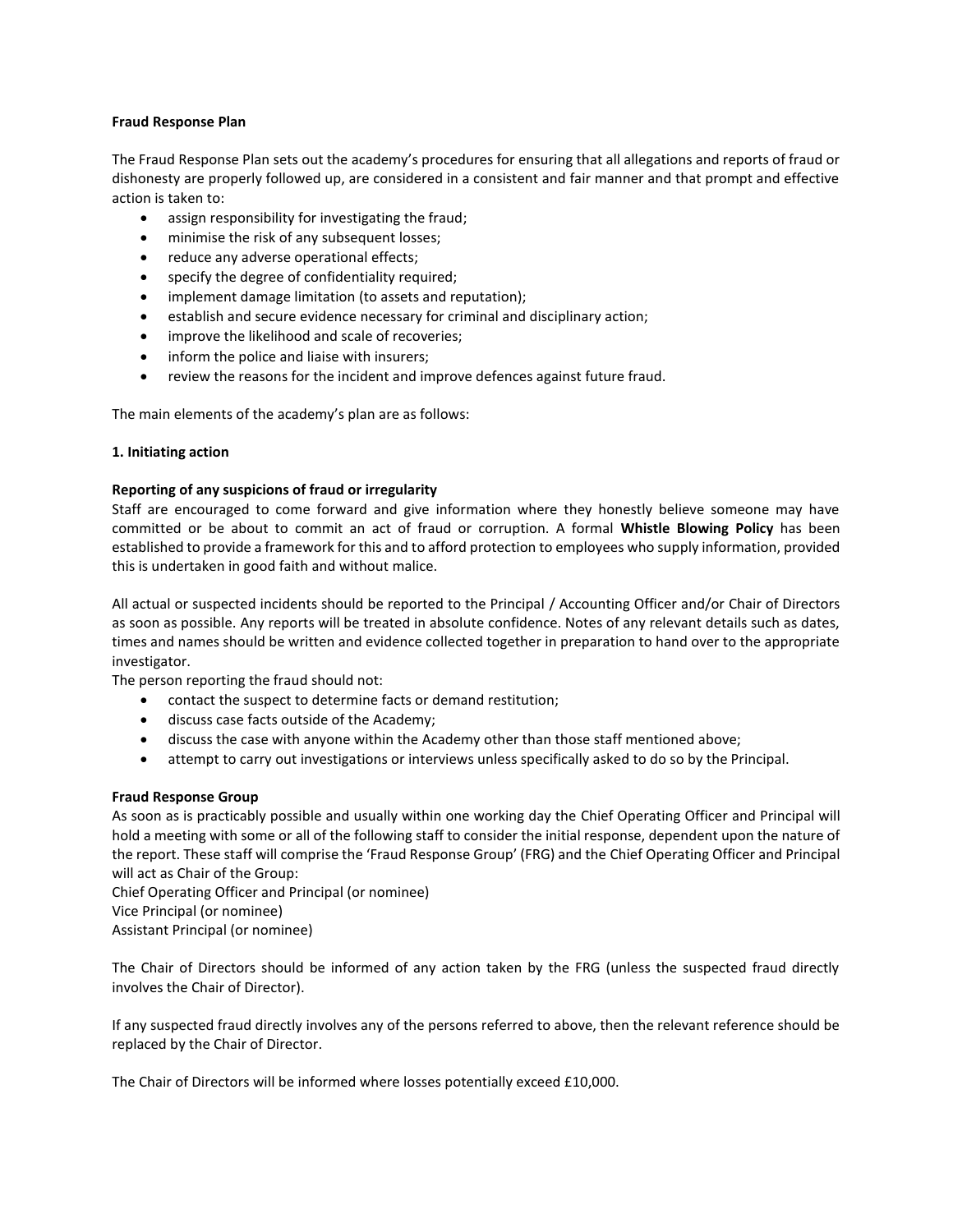The FRG will determine what further investigative action (if any) is necessary. In particular the following issues will be considered:

- who to involve in the investigation;
- whether to appoint an officer to lead the investigation
- whether there should be any restrictions on who needs to know about the suspected fraud and level of confidentiality;
- whether police involvement is necessary, or whether civil action is appropriate;
- whether more specialist expertise may be required to assist with the investigation;
- action under the terms of the academy's insurance policy to ensure prompt reporting;
- action to ensure that, in the short-term, damage to the academy is limited, by:
	- a) isolating the employee from the immediate work environment;
	- b) preventing access to academy computers, and the workplace;
	- c) restricting the movement of assets;
	- d) ensuring compliance with HR policies;
	- e) ensuring any interview is timely and has clear objectives.

It is essential that any action or gathering of evidence does not prejudice the academy's ability to prevent fraudulent activity or recover losses incurred through fraud. Staff reporting fraud should follow advice from the Principal or the Chair of the FRG.

# **2. Prevention of further loss**

i) Where initial investigation provides reasonable grounds for suspecting a member or members of staff of fraud, the Fraud Response Group will decide how to prevent further loss. This may require the suspension, with or without pay, of those under suspicion.

ii) It may be necessary to plan the timing of suspension to prevent the destruction or removal of evidence that may be needed to support disciplinary or criminal action.

iii) In these circumstances, the suspect(s) should be approached unannounced by at least two people (one of whom should be part of the FRG) and personal safety of staff should be considered. The suspect(s) should be supervised at all times before leaving the academy's premises.

iv) They should be allowed to collect personal property under supervision, but should not be able to remove any property belonging to the academy. Any security passes and keys to premises, offices, and furniture should be returned.

vi) The ICT Technicians should be instructed to withdraw the suspect's access permissions to all the academy's computer systems immediately.

vii) The Principal shall, after approval by the FRG, consider whether it is necessary to investigate systems other than that which has given rise to suspicion, through which the suspect may have had opportunities to misappropriate the academy's assets.

# **3. Establishing and securing evidence**

When an investigation is involved we will:

- carry out initial fact finding to confirm or dismiss the complaint;
- ensure any evidence, including IT facilities, is secure;
- maintain familiarity with the MACs disciplinary procedures and statutory rights, to
- ensure the evidence requirements will be met during any fraud investigation;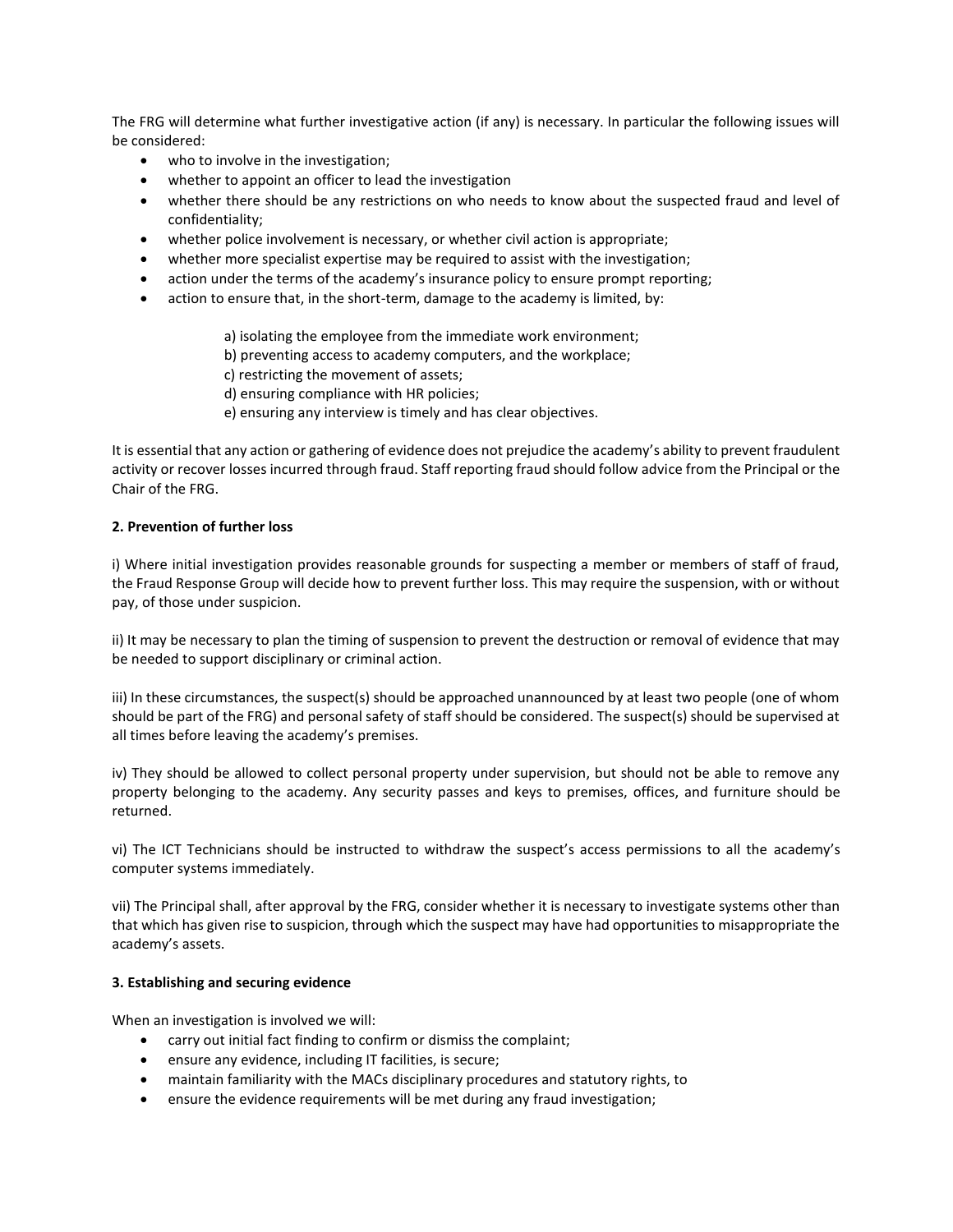- establish and maintain contact with the police where appropriate;
- ensure staff involved are compliant with the Police and Criminal Evidence Act when interviewing and are familiar with the rule on the admissibility of documentary and other evidence in criminal proceedings.

# **4. Associated responsibilities**

# **Responsibility for investigation**

All special investigations shall normally be led by the Principal under the direction of the FRG. Some special investigations may require the use of technical expertise which the academy does not possess. In these circumstances, the FRG may approve the appointment of external specialists to lead or contribute to the investigation.

# **References for employees disciplined or prosecuted for fraud**

Any requests for a reference for a member of staff who has been disciplined or prosecuted for fraud shall be referred to the Human Resources. The HR Department should prepare any answer to such a request.

# **5. Recovery of losses**

Recovering losses is a major objective of any fraud investigation. The academy shall ensure that in all fraud investigations, the amount of any loss will be quantified. Repayment of losses should be sought in all cases.

Where the loss is substantial, legal advice should be obtained without delay about the need to freeze the suspect's assets through the court, pending conclusion of the investigation. Legal advice should also be obtained about prospects for recovering losses through the civil court where the perpetrator refuses payment. The academy would normally expect to recover costs in addition to losses.

The academy insurers should be made aware of the pursuit of any such claims.

# **6. Internal control assessment**

The Principal will, at an appropriate time, consider the results of the investigations and assess whether there is a weakness in the MACs systems of internal control which needs to be addressed urgently, and will report accordingly.

# **Reporting**

On completion of a special investigation, a written report should be submitted to the Chair of Directors and will include the following:

- a description of the incident, including the value of any loss, the people involved and the means of perpetrating the fraud;
- the measures taken to prevent a recurrence;
- action needed to strengthen future responses to fraud, with a follow-up report on whether actions have been taken.

This report will be prepared by the Chief Operating Officer.